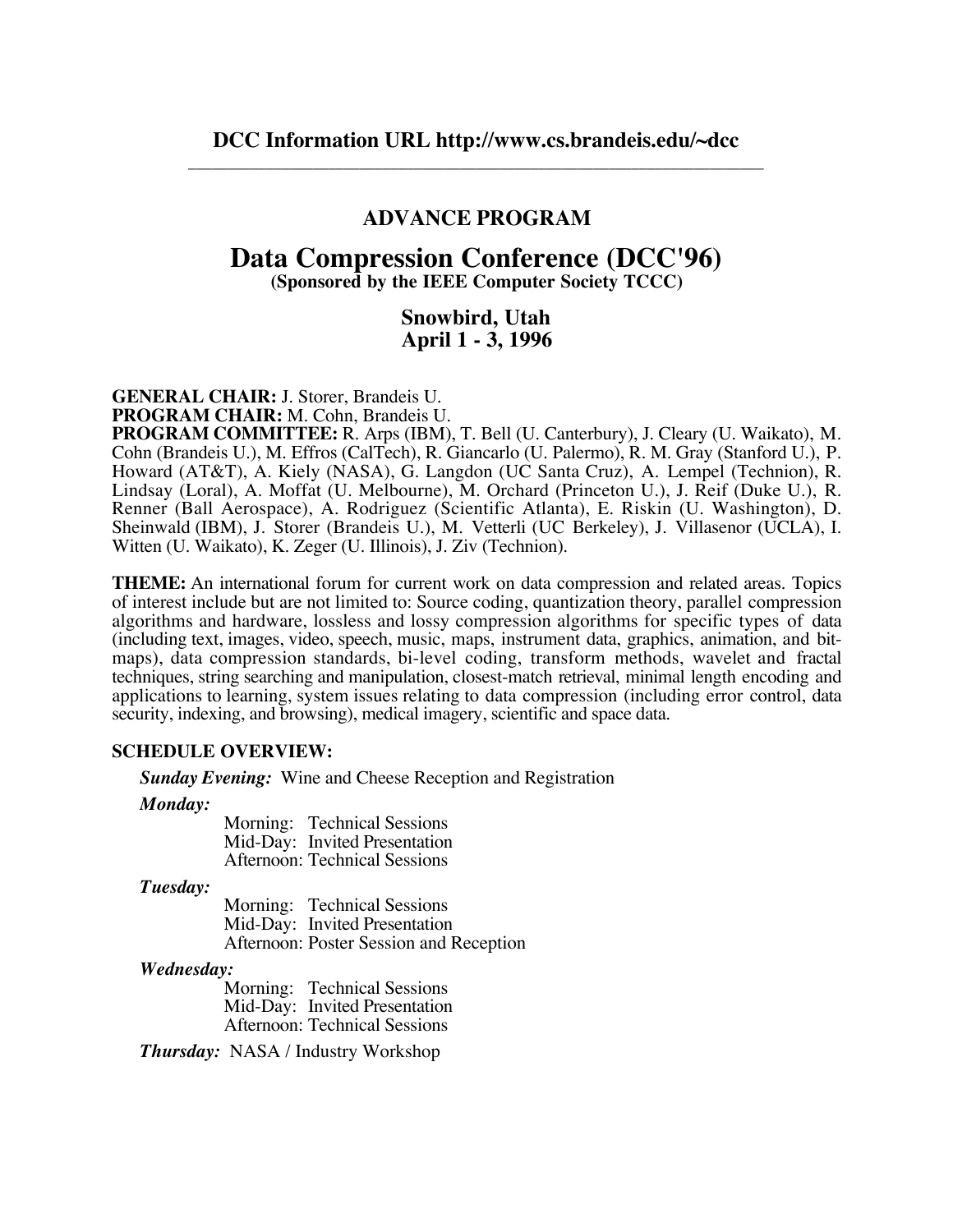### **SUNDAY, MARCH 31**

Registration / Reception, 7:00-10:00pm (Golden Cliff Room)

### **MONDAY, April 1**

**Welcome:** 7:45am

**Session 1:** 8:00am - 10:05am

8:00am "Robust Quantization for Image Coding and Noisy Digital Transmission" Q. Chen and T.R. Fischer *Washington State University*

8:25am "Symmetric Trellis Coded Vector Quantization" B. Belzer and J. Villasenor *UC Los Angeles*

8:50am "Joint Image Classification and Compression using Hierarchical Table-Lookup Vector Quantization" N. Chaddha, K. Perlmutter, and R.M. Gray *Stanford University*

9:15am "Designing Vector Quantizers in the Presence of Source Noise or Channel Noise" T. Linder, G. Lugosi, and K. Zeger *University of Budapest, University of Illinois*

9:40am "Lossy Compression of Noisy Cardiac Image Sequences" O.K. Al-Shaykh and R.M. Mersereau *Georgia Institute of Technology*

**Break:** 10:05am - 10:30am

**Session 2:** 10:30am - 12:35pm

10:30am "The Entropy of English using PPM-Based Models" W.J. Teahan and J.G. Cleary *University of Waikato*

10:55am "Compressing Semi-Structured Text using Hierarchical Phrase Identification" C.G. Nevill-Manning, I.H. Witten, and D.R. Olsen *University of Waikato, Brigham Young University*

11:20am "Free Energy Coding" B.J. Frey and G.E. Hinton *University of Toronto*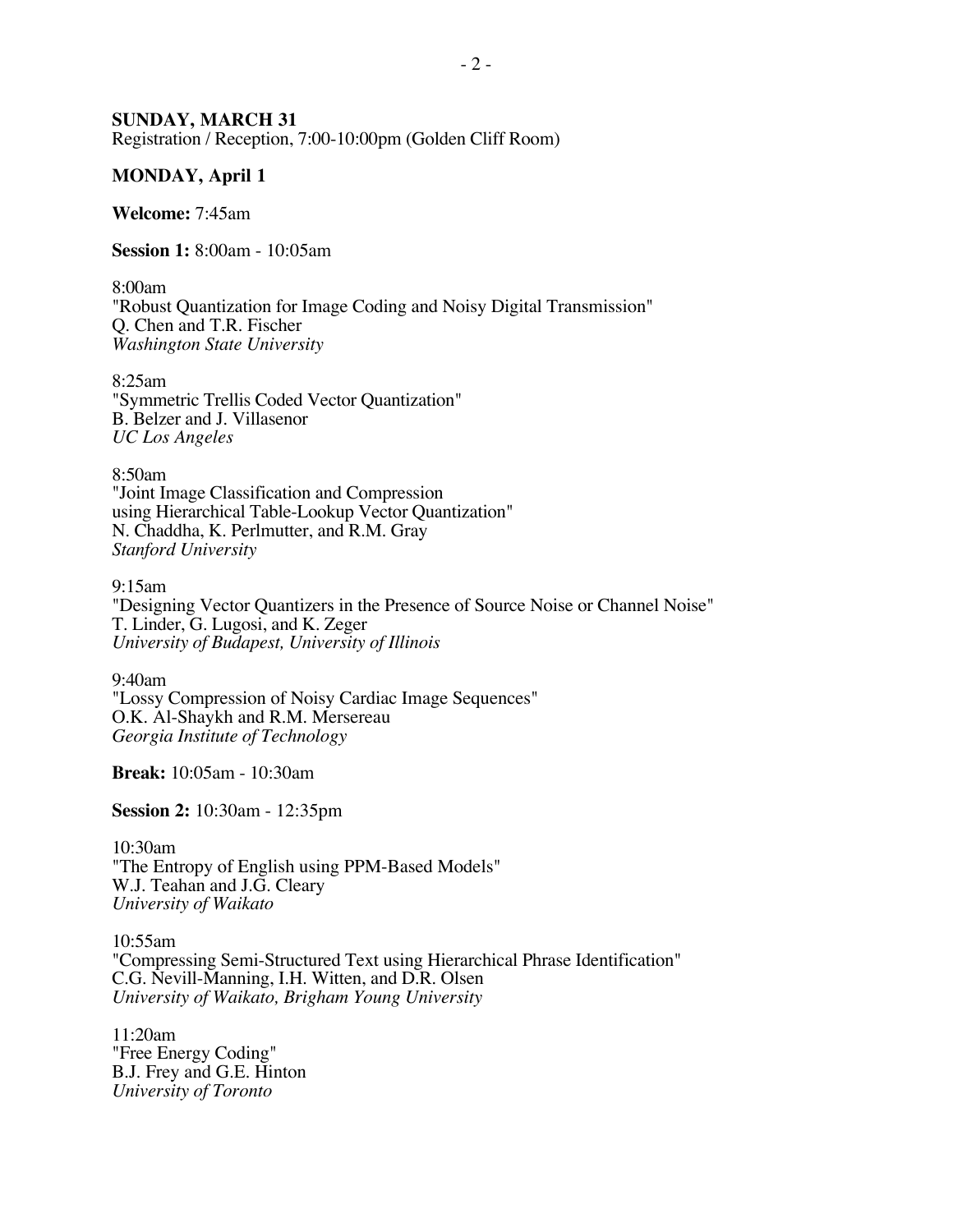11:45am "Exploiting Clustering in Inverted File Compression" L. Stuiver and A. Moffat *University of Melbourne*

12:10pm "On the Average Redundancy Rate of the Lempel-Ziv Code" G. Louchard, W. Szpankowski *Universite Libre de Bruxelles, Purdue University*

**Lunch Break:** 12:35pm - 2:00pm

**Mid-Day Invited Presentation:** 2:00pm - 3:30pm

"Data Compression Patents" Wayne Barsky, The Law Firm of Irell & Manella

**Session 3:** 4:00pm - 5:15pm

4:00pm "Efficient Cost Measures for Motion Compensation at Low Bit Rates" D.T. Hoang, P.M. Long, and J.S. Vitter *Duke University*

4:25pm "Morphological Motion Field Representation for Region-Based Image Sequence Coding" X. Yang and K. Ramchandran *University of Illinois*

4:50pm "Rate-Distortion Based Temporal Filtering for Video Compression" O.G. Guleryuz and M.T. Orchard *University of Illinois, Princeton University*

**Break:** 5:15pm - 5:40pm

**Session 4:** 5:40pm - 6:55pm

5:40pm "Lossless Compression of Grayscale Images via Context Tree Weighting" N. Ekstrand *Lund University*

6:05pm "Loco-I: A Low Complexity, Context-Based, Lossless Image Compression Algorithm" M.J. Weinberger, G. Seroussi, and G. Sapiro *Hewlett-Packard Laboratories*

6:30pm "An Algorithmic Study on Lossless Image Compression" X. Wu *University of Western Ontario*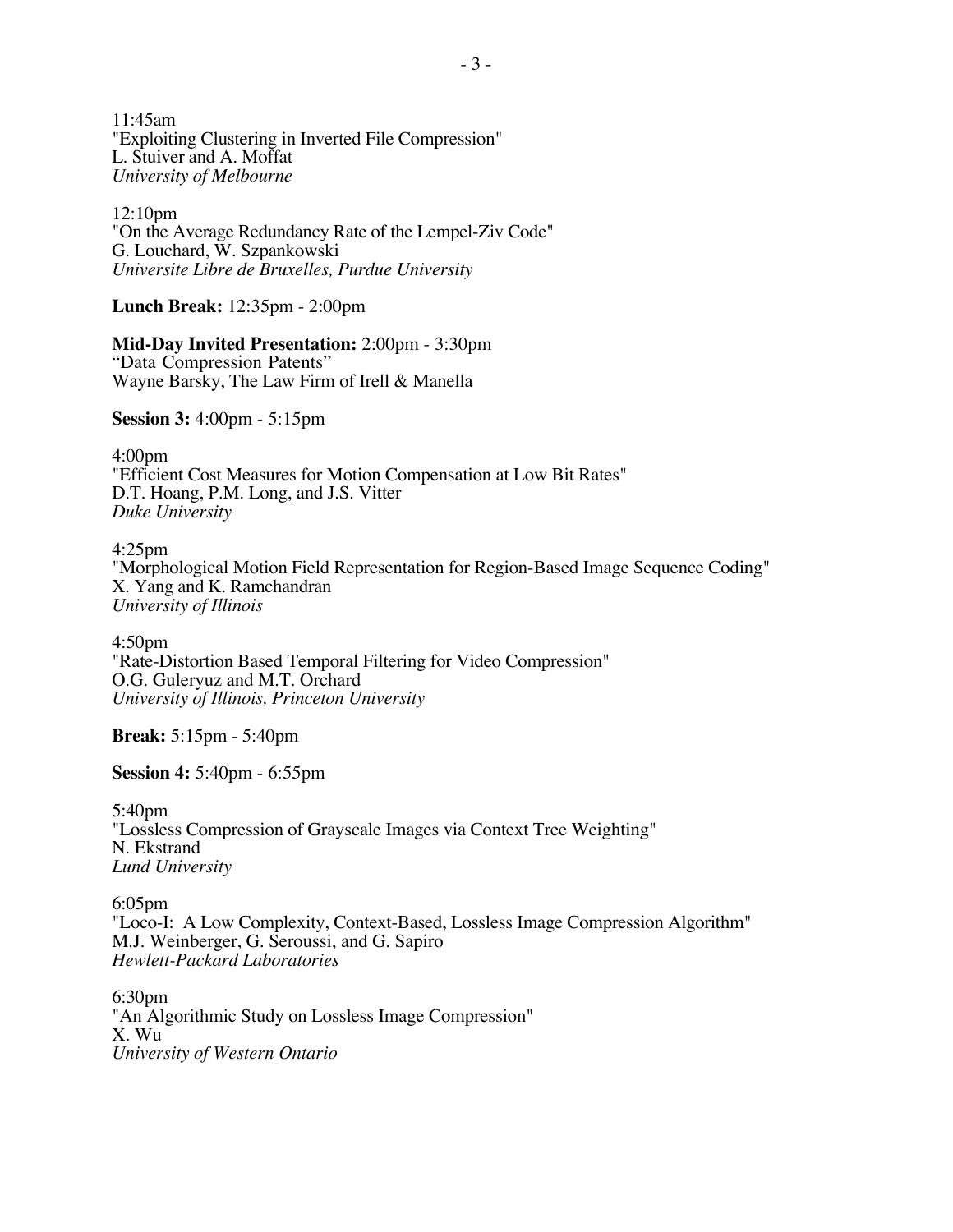### **TUESDAY, April 2**

### **Session 5:** 8:00 - 10:05

8:00am "An Adaptive Data Compression Method Based on Context Sorting" H. Yokoo *Gunma University*

8:25am "On the Implementation of Minimum-Redundancy Prefix Codes" A. Turpin and A. Moffat *University of Melbourne*

8:50am "Parsing with Prefix and Suffix Dictionaries" M. Cohn and R. Khazan *Brandeis University*

9:15am "Extended Application of Suffix Trees to Data Compression" N. J. Larsson *Lund University*

9:40am "Parallel Compression with Cooperative Dictionary Construction" P. Franaszek, J. Robinson, and J. Thomas *IBM Watson Research Center*

**Break:** 10:05am - 10:30am

**Session 6:** 10:30am - 12:35Pm

10:30am "Lossless and Lossy Compression of Text Images by Soft Pattern Matching" P.G. Howard *AT&T Bell Laboratories*

10:55am "Constrained and Recursive Hierarchical Table-Lookup Vector Quantization" N. Chaddha, P. A. Chou, and R. M. Gray *Stanford University*

11:20am "Fast Reconstruction of Subband Decomposed Signals for Progressive Transmission" H. Jafarkhani and N. Farvardin *University of Maryland*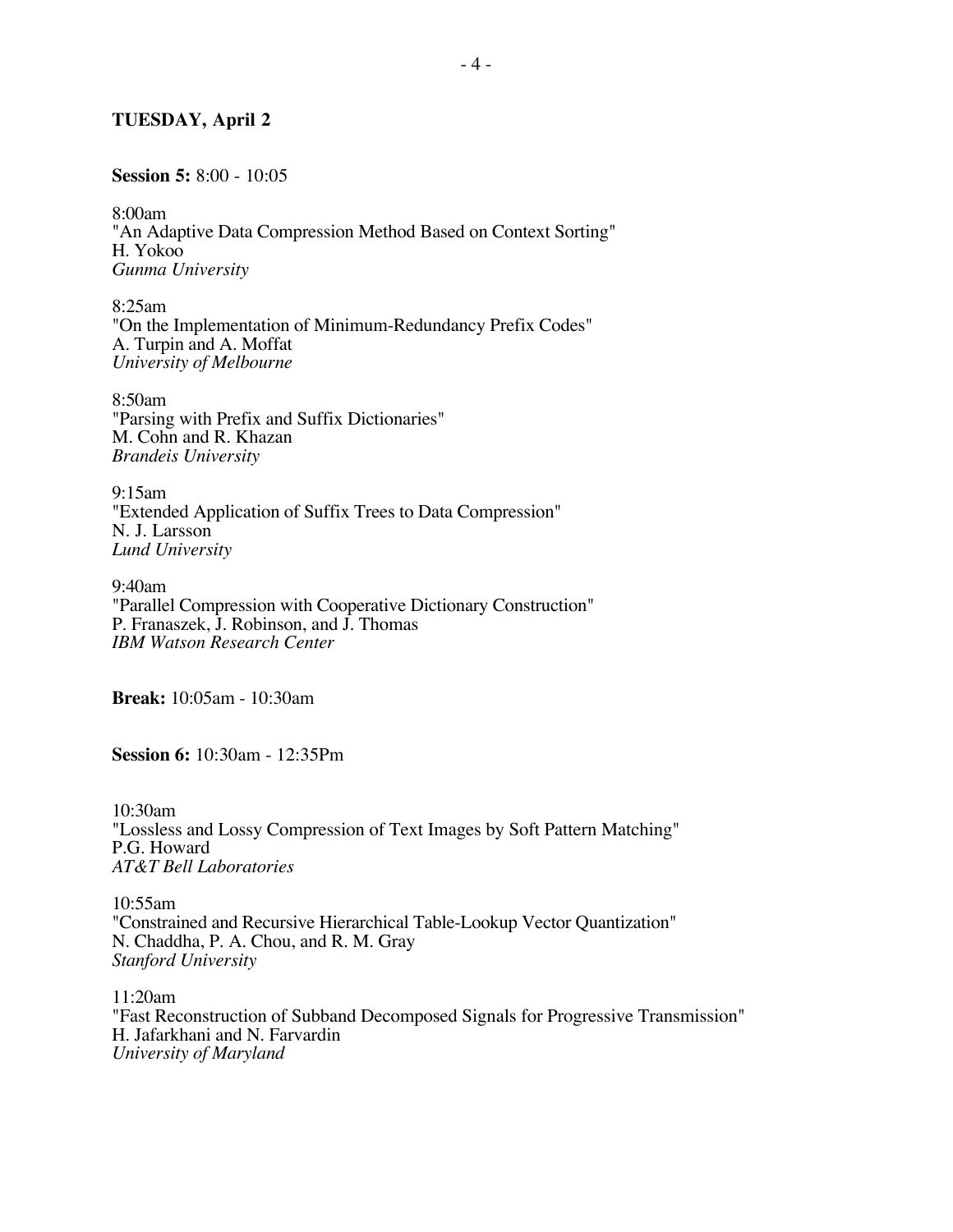11:45am "Optimum Pre- and Post filters for Robust Scalar Quantization" P.W. Wong, N. Moayeri, and C. Herley *Hewlett-Packard Laboratories*

12:10pm "Fixed-Rate Successively Refinable Scalar Quantizers" H. Brunk and N. Farvardin *University of Maryland*

**Lunch Break:** 12:35pm - 2:00pm

### **Mid-Day Invited Presentation:** 2:00pm - 3:30pm

"Unplugging computer science for children: Playing games with information, compression, communication and encryption."

Tim Bell, U. Canterbury Ian Witten, U. Waikato Mike Fellows, U. Victoria

### **POSTER SESSION AND RECEPTION**

4:00-7:00pm In the Golden Cliff Room

(Abstracts of each presentation appear in the proceedings.)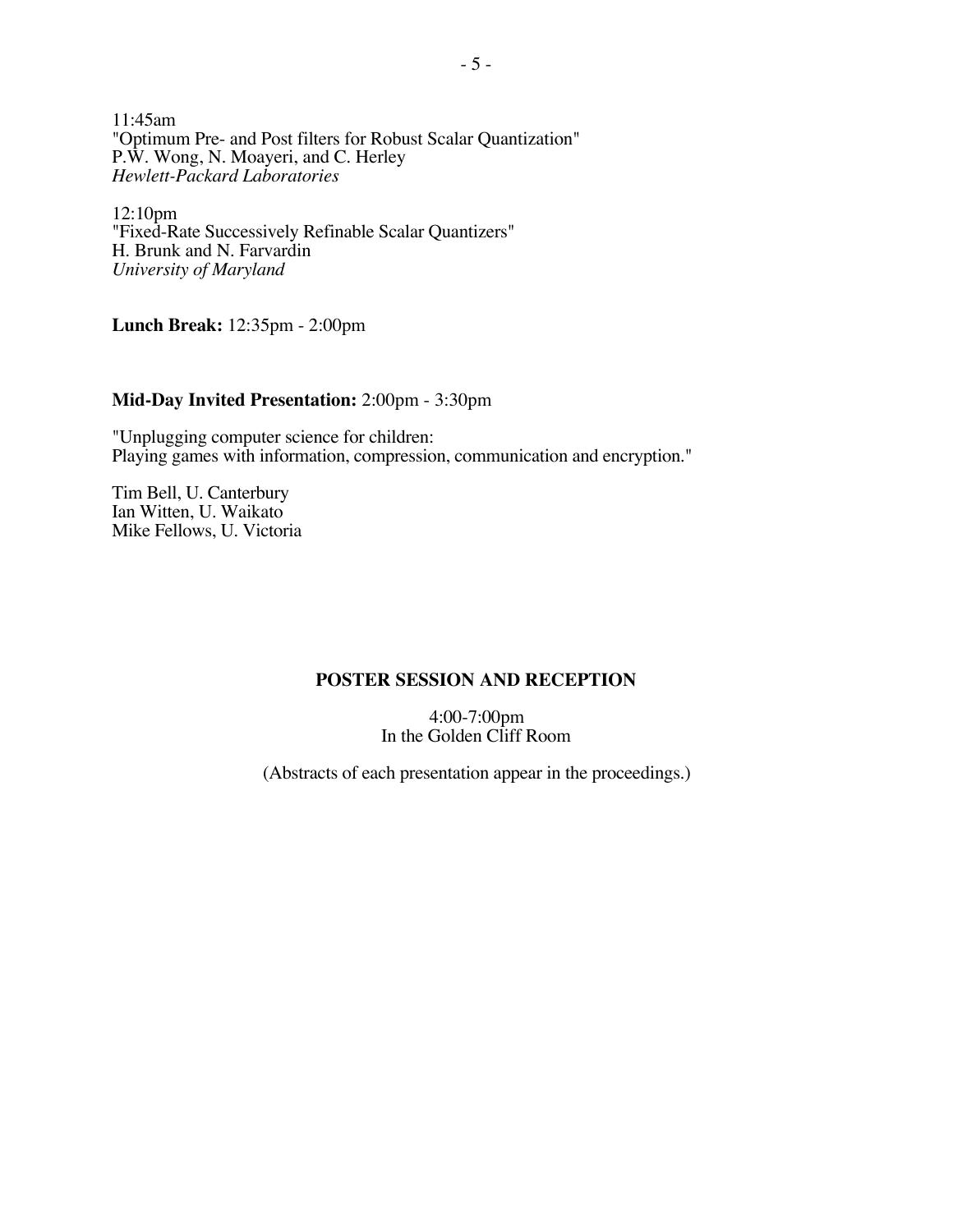### **WEDNESDAY, April 3**

**Session 7:** 8:00am - 10:05am

8:00am

"Piecewise Linear Tree-Structured Models for Lossless Image Compression" M. Slyz and D.L. Neuhoff *University of Michigan*

8:25am Bi-level Image Compression with Tree Coding" B. Martins and S. Forchhammer *University of Denmark*

8:50am

"Finite Automata Based Compression of Bi-level Images K. Culik II and V. Valenta *University of South Carolina*

9:15am "Lossless Image Compression Using Generalized LZ1-Type Methods" J. A. Storer *Brandeis University*

9:40am "Pattern-Based Compression of Text Images" A. Broder and M. Mitzenmacher *Digital Systems Research Center, UC Berkeley*

**Break:** 10:05am - 10:30am

**Session 8:** 10:30am - 12:35pm

10:30am "Predictive Vector Quantization with Ridge Regression" C. Nash, R. Olshen, and R. M. Gray *Stanford University*

10:55am "Lapped Orthogonal Vector Quantization" H.S. Malvar, G.J. Sullivan, and G.W. Wornell *PictureTel Corporation, Massachusetts Institute of Technology*

11:20am "Stochastic Vector Quantization, and Stochastic VQ with State Feedback Using Neural Nets" E. Levine *Stanford University*

11:45am "Distortion-Limited Vector Quantization" P.J. Hahn and V.J. Mathews *University of Utah*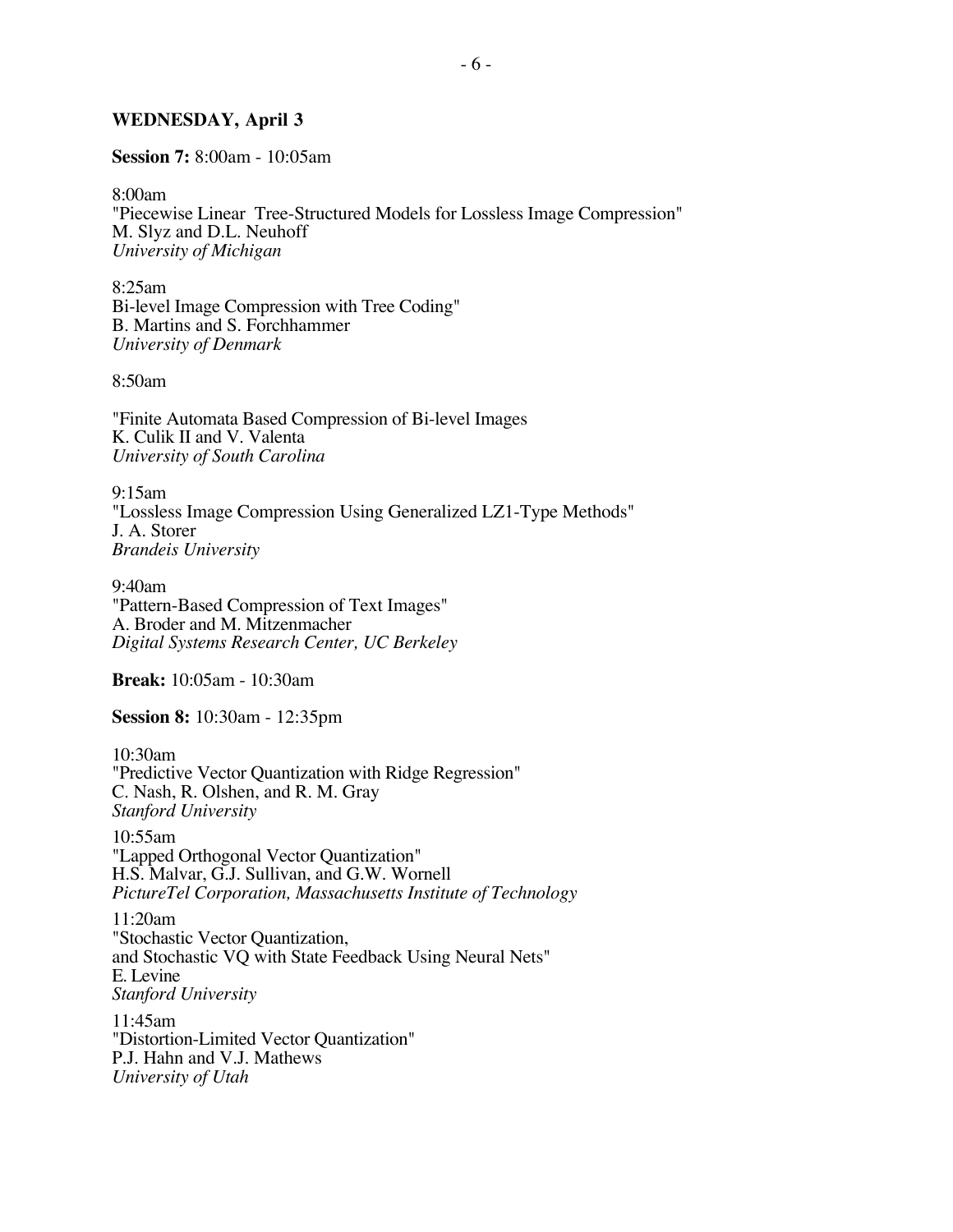12:10pm "Optimal Bit Allocation under Multiple Rate Constraints" A. Ortega *University of Southern California*

**Lunch Break:** 12:35pm - 2:00pm

**Mid-Day Invited Presentation:** 2:00pm - 3:30pm "Update for an International Standard for Lossless and Near-Lossless Still Image Compression and Convergence" (Panel Discussion - G. Langdon, N. Memon, G. Seroussi, D. Speck, M. Weinberger, X. Wu)

**Session 9:** 4:00pm - 5:15pm

4:00pm "Refining Image Compression with Weighted Finite Automata" U. Hafner *Universitat Wurzburg*

4:25pm "Arbitrary Tilings of the Time-Frequency Plane Using Local Bases" R. Bernardini and J. Kovacevic *University of Padova, AT&T Bell Laboratories*

4:50pm "Extending RD-OPT with Global Thresholding for JPEG Optimization" V. Ratnaker and M. Livny *University of Wisconsin*

**Break:** 5:15pm - 5:40pm

**Session 10:** 5:40pm - 6:55pm

5:40pm "Optimal Bit Allocation for Biorthogonal Wavelet Coding" B. Usevitch *University of Texas*

6:05pm "Seismic Data Compression Using High-Dimensional Wavelet Transforms" J.D. Villasenor and R.A. Ergas *UC Los Angeles, Chevron Petroleum Technology Company*

6:30pm "Quadtree-Guided Wavelet Image Coding" C.Y. Teng and D.L. Neuhoff *University of Michigan*

### **THURSDAY, April 4**: NASA/Industry Workshop (see separate program)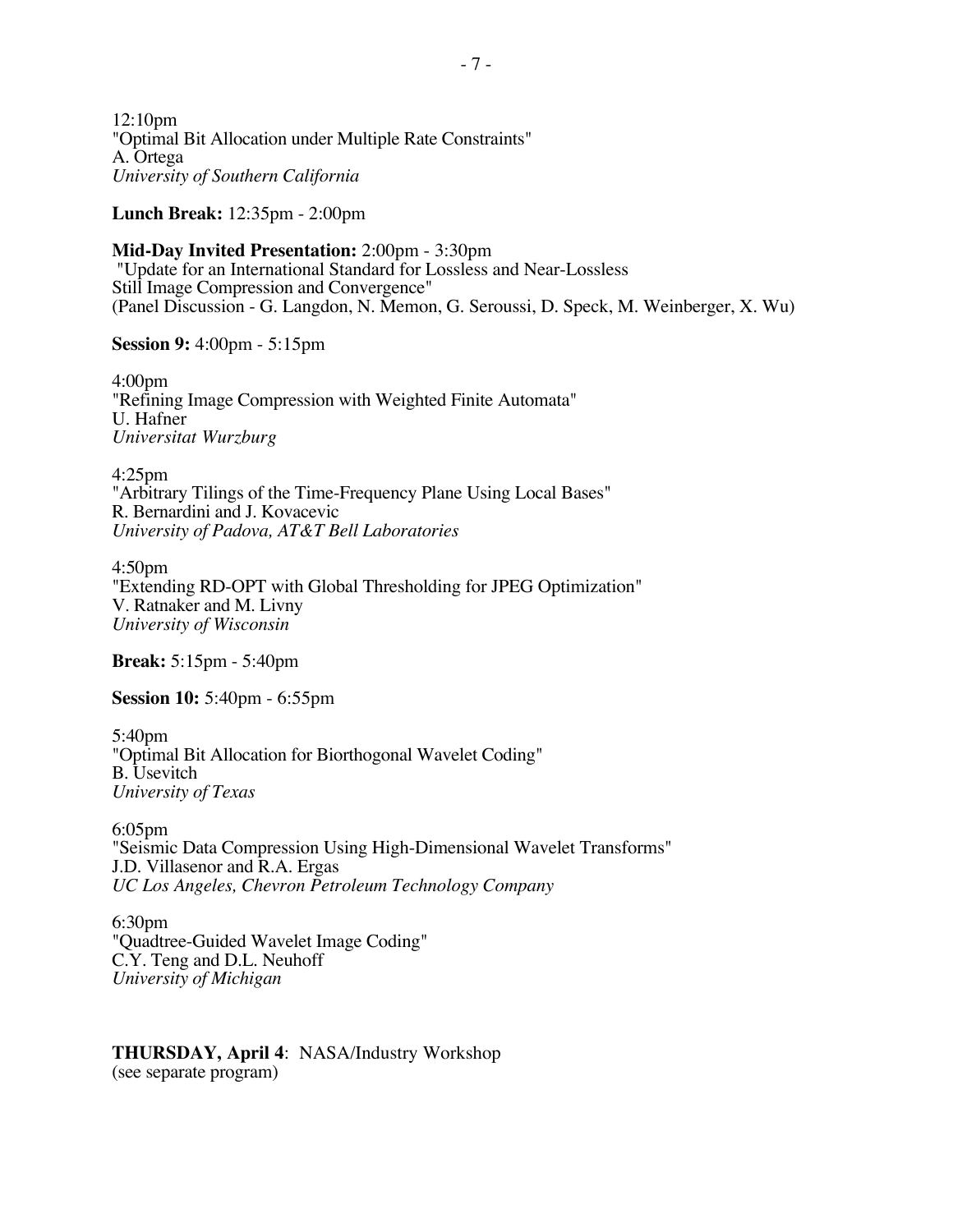# **Abstracts of Mid-Day Invited Talks**

### **MONDAY**

### *The Undersea World of High Technology: How the new patent law regime affects "submarine" patents and other bottom dwellers.*

Wayne M. Barsky, *The Law Firm of Irell & Manella*

Until very recently, the life of virtually all United States patents was 17 years from the date of issuance. This 17-year term applied regardless of how long the application was pending in the Patent Office. One of the principal problems this rule occasioned was that some inventors and their counsel would intentionally delay the issuance of their patents for many years or even decades by filing numerous continuation, continuation-in-part (CIP) and divisional applications, while at the same time seeking to claim a priority from the earliest such application. Such patents are commonly referred to in the patent community as "submarine" patents, inasmuch as they lurk in secrecy within the Patent Office for years, surfacing only after entire industries have committed to the technology claimed in the patent.

In order to comply with the Uruguay Round of the General Agreement on Tariffs and Trade (GATT) and its associated Agreement on Trade-Related Aspects of Intellectual Property Rights (TRIPs), the United States made several fundamental changes to our patent laws effective on June 8, 1995. This paper summarizes our nation's new patent law regime, and examines the effect such changes will have on the problems presented by "submarine" patents.

Mr. Barsky is a partner in the Intellectual Property and Litigation departments of Irell & Manella. He was one of the principal trial lawyers representing Stac Electronics in its recent patent infringement suit against Microsoft Corporation, which resulted in a \$120 million jury verdict against Microsoft and a world-wide injunction against, and recall of, the MS-DOS 6 operating system.

### **TUESDAY**

### *"Unplugging computer science for children: Playing games with information, compression, communication and encryption"*

Tim Bell, *University of Canterbury* Ian H. Witten, *University of Waikato* Mike Fellows, *University of Victoria*

Although living in the information age and witnessing the rocketing growth of computing technologies, many people have a grossly distorted understanding of what the technology is capable of, and what its limitations are. An ideal place to address this misunderstanding is at elementary school. Just as it is important for children to study elementary biology in order to be informed about environmental issues, it is valuable for them to gain an elementary understanding of computer science in order to understand the issues that surround the use of technology. Much of the "computer education" that children receive tends to be focused on using the computer as a tool, rather than understanding the potential - both good and bad - of the tool.

This talk will describe a unique approach to exposing young children to concepts of computer science. We have developed a series of activities that give children some exposure to key issues and techniques in these areas. The activities do not use computers at all, but instead rely on low